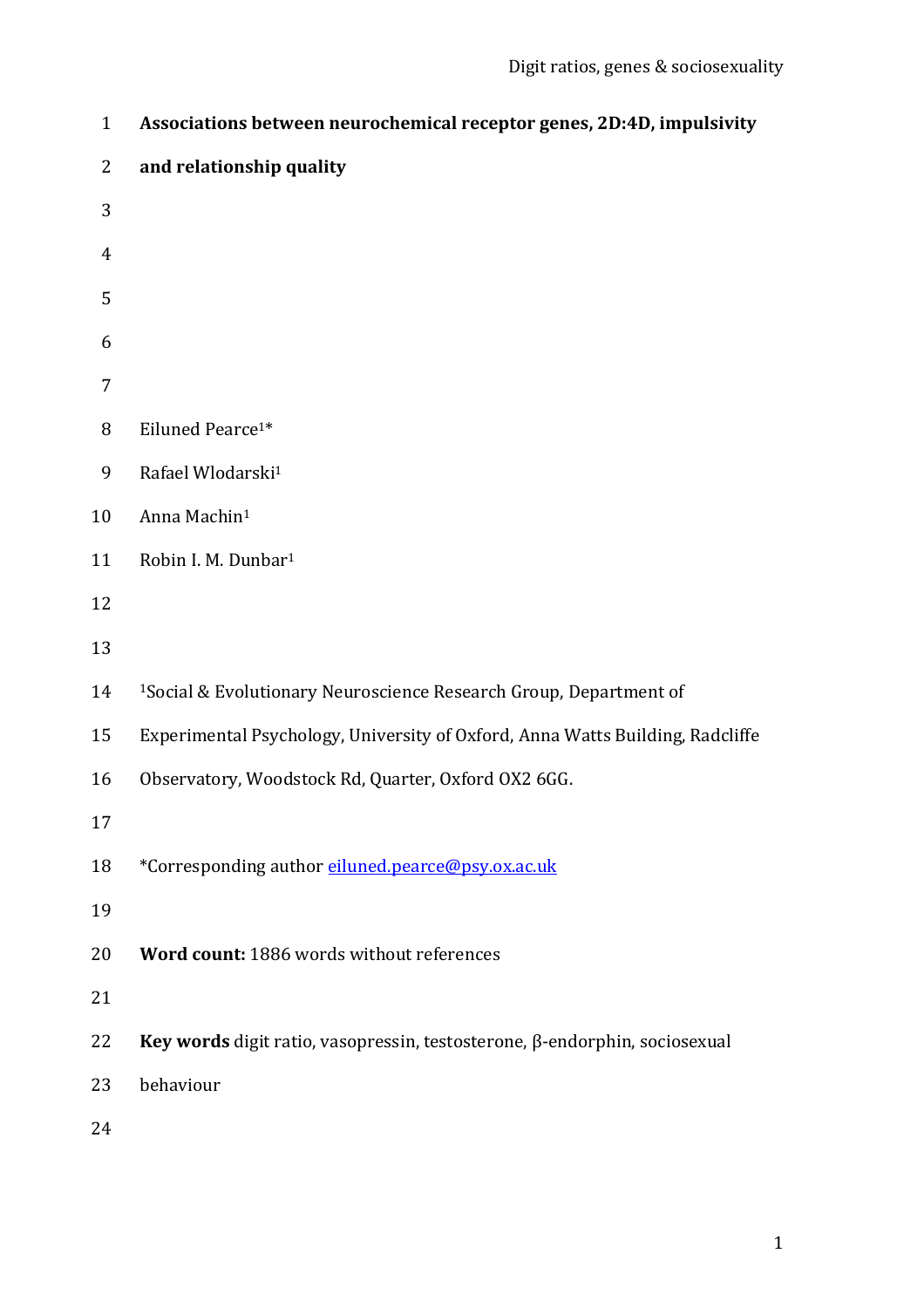| 25 | Abstract The ratio between the second and fourth digits (2D:4D) has been        |
|----|---------------------------------------------------------------------------------|
| 26 | widely used as a proxy for fetal exposure to androgens and has been linked to a |
| 27 | number of sociosexual traits in humans. However, the role of genes in this      |
| 28 | equation remains unknown. Here $(N=474)$ , we test, firstly, for associations   |
| 29 | between 2D:4D and single nucleotide polymorphisms (SNPs) in nine                |
| 30 | neurochemical receptor genes (AR, OXTR, AVPR1A, OPRM1, DRD1/2, ANKK1,           |
| 31 | 5HTR1A/2A), and secondly, whether digit ratios mediate the relationship         |
| 32 | between genetic variation and sociosexuality. We demonstrate significant        |
| 33 | associations between AR, OPRM1 and AVPR1A and 2D:4D. Moreover, mediation        |
| 34 | analysis indicates that, in women, AR and OPRM1 variation drives digit ratios,  |
| 35 | which are related positively to impulsivity and, for OPRM1, negatively to       |
| 36 | romantic relationship quality. Although these findings are subject to multiple  |
| 37 | testing issues, this study provides preliminary evidence that in women genetic  |
| 38 | factors may affect both impulsivity and perceived relationship quality through  |
| 39 | influencing factors indexed by digit ratios.                                    |
| 40 |                                                                                 |

- 
-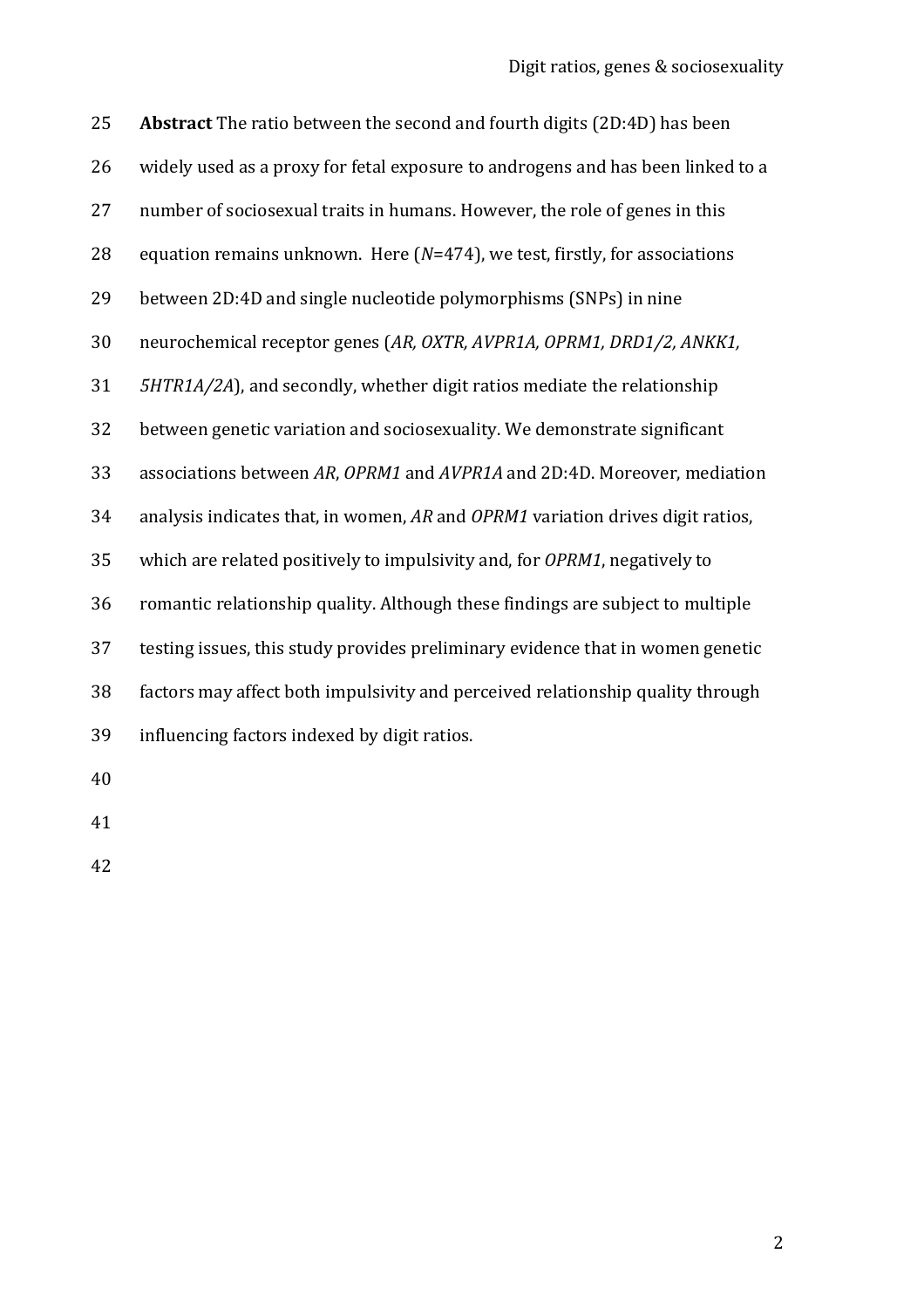#### **1. Introduction**

 The 2D:4D ratio has been widely used as a proxy for prenatal androgen levels (e.g. 1). It is sexually dimorphic (1), and correlates with sociosexual traits such as dominance (1), partner number (2), reproductive success (3), and family size (1). However, it remains unclear how the complex interaction of hormone levels and genetic expression influences both digit ratios and sociosexual phenotypes. 

50 In mice, digit lengths are controlled by the androgen (AR) and estrogen  $α$ 51 receptors (ER-α) (4). However, despite an initial finding, in men, that CAG-repeat variation in *AR* related to right-hand 2D:4D and the difference in 2D:4D between hands (right minus left: a measure that is generally lower in men and has been proposed as a negative indicator of androgenisation) (5,6), two meta-analyses failed to support these associations (7,8). While a recent, large-scale Genome Wide Association (GWA) meta-analysis in children and adults did find weak support for an association between 2D:4D and CAG-repeat length in females only, none of the 91 *AR* SNPs included showed significant associations (9). Although 11 loci associated with 2D:4D were identified (9), together these accounted for only 3.8% of variance in mean 2D:4D, suggesting that additional genes may also contribute. 

 Although (9) examined possible genetic correlations between 2D:4D and a range of diseases and physical traits, so far little has been done to investigate the relationship between digit ratios, sociosexual traits and the genes underlying them. Given that 2D:4D is often used in studies of human reproductive behavior, this knowledge is important. There is some indication that 2D:4D is linked to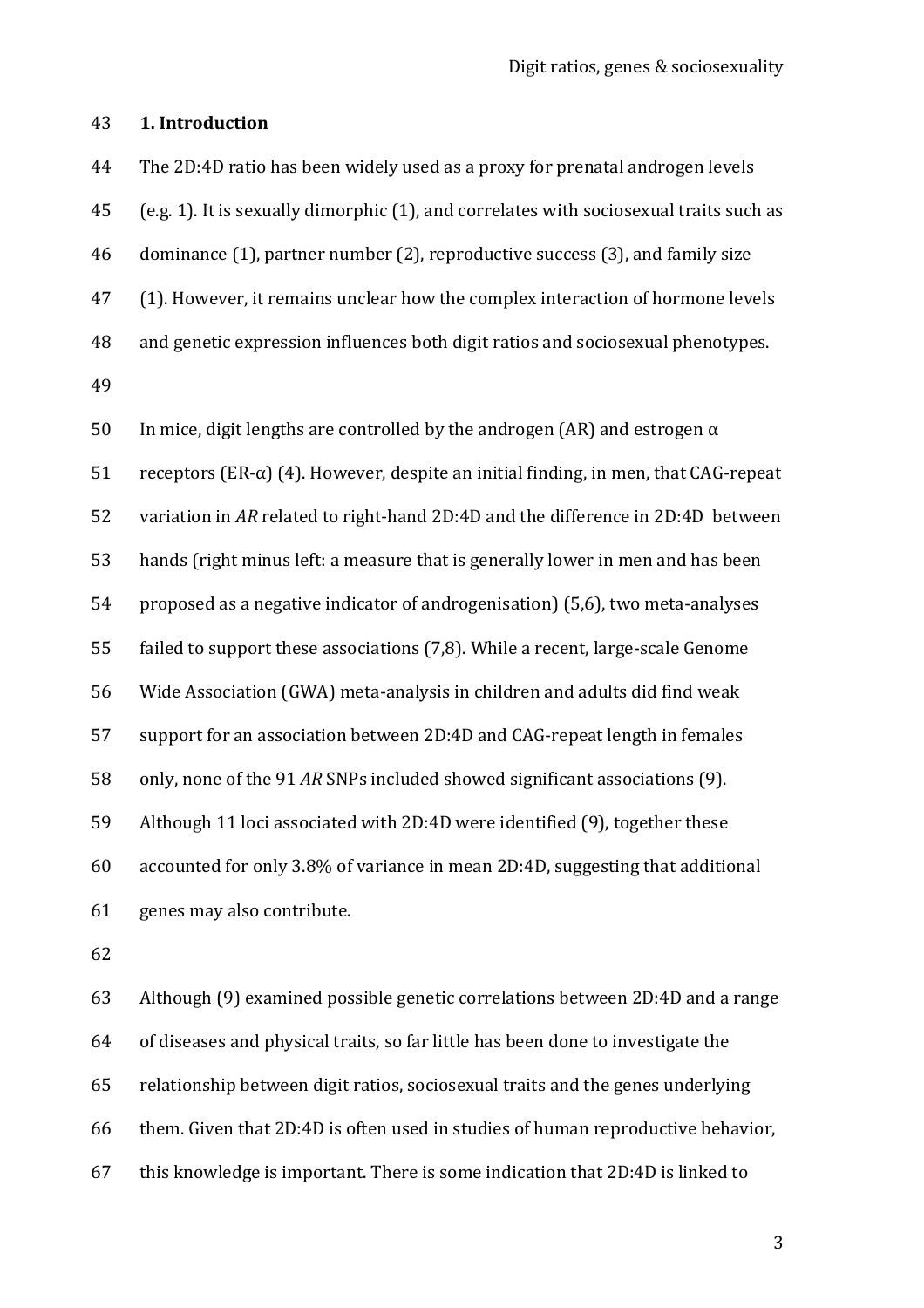*DRD4* (10), a gene that is related to socially-relevant phenotypes such as aggression and impulsivity (10,11). This suggests that other genes associated with human sociosexuality may show similar relationships. If this is the case, then these genes might be either independently linked to both 2D:4D and social phenotypes, or a latent variable indexed by 2D:4D could be mediating the association between genotype and social phenotype. This paper tests between these alternatives using mediation models. We previously reported associations between social traits, such as sociosexual orientation and romantic relationship quality, and SNP variation in the receptor genes for oxytocin (*OXTR*), vasopressin (*AVPR1a*), ß-endorphin (*OPRM1*), dopamine (*DRD1* & *2*, *ANKK1*), serotonin (*5HTR 1* & *2*) and testosterone (*AR*) (12). Here, using the same dataset, we explore (i) whether these genes show associations with 2D:4D, (ii) whether previously found relationships between these genes and sociosexuality are mediated by 2D:4D and (iii) if 2D:4D mediates associations between these genes and impulsivity. **2. Materials and methods**

 Healthy adults were recruited from UK science festivals and a museum. We limited the sample to Caucasians with no history of psychopathology (see 12): 474 participants (247 female, age *M*=40.2 years, range=18-75) provided both left- and right-hand digit measurements.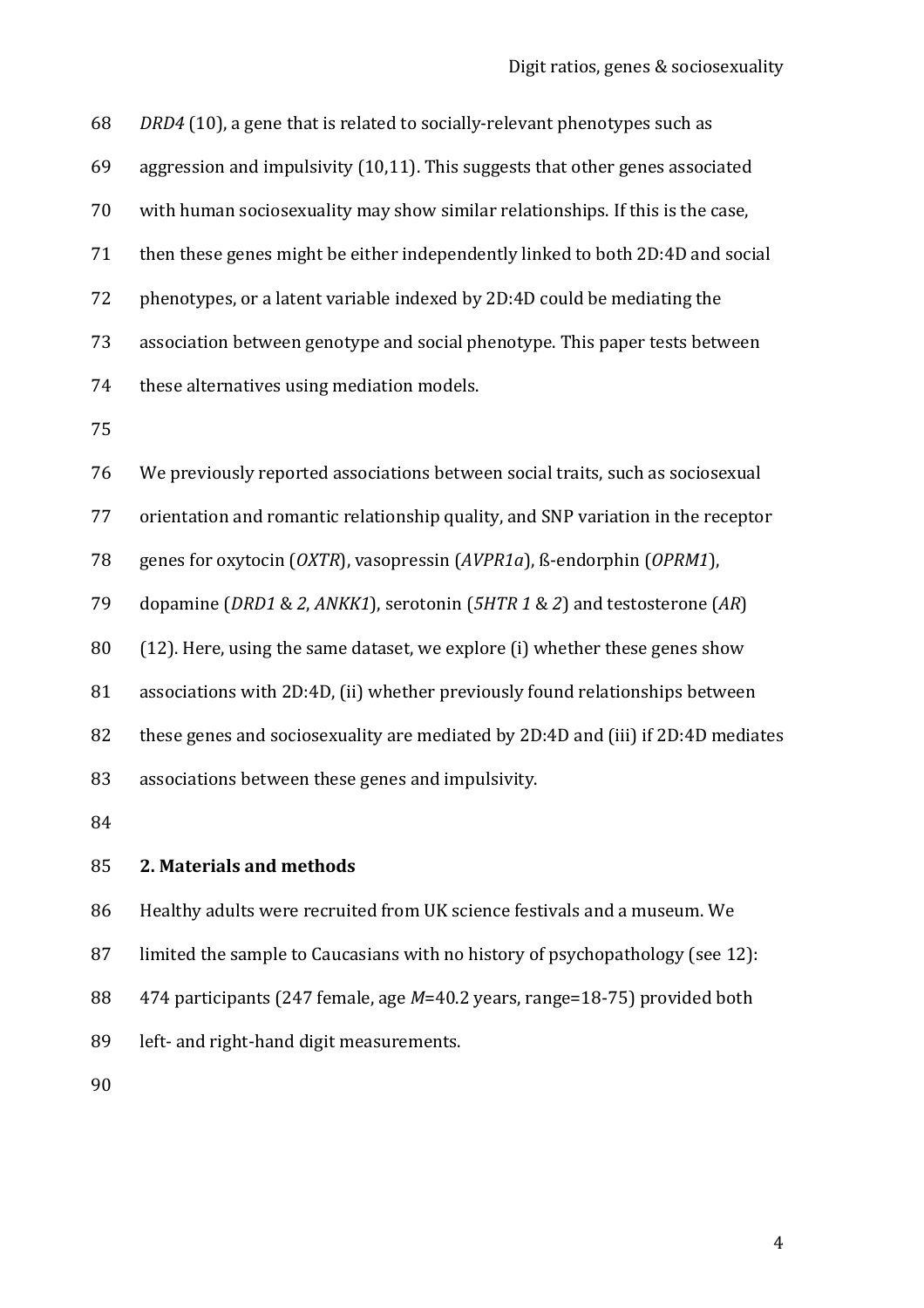| 91  | Hand scans were taken on a high-resolution digital scanner, palms facing                                  |
|-----|-----------------------------------------------------------------------------------------------------------|
| 92  | downwards and rings removed. Two blind coders measured digit lengths using                                |
| 93  | the Adobe Acrobat 'measure' tool. Given high inter-rater correlations (left:                              |
| 94  | $t_{472}=36.05$ , $p<0.0001$ , $R^2=0.73$ ; right: $t_{472}=35.03$ , $p<0.0001$ , $R^2=0.72$ ), means for |
| 95  | left and right were taken. We also calculated right minus left 2D:4D, Dr-l,                               |
| 96  | following (5). Although it is worth noting that measurements taken directly from                          |
| 97  | hands are generally larger than those from scans (e.g. 13), given that                                    |
| 98  | measurement was consistent across participants this should not substantially                              |
| 99  | affect our results.                                                                                       |
| 100 |                                                                                                           |
| 101 | Participants completed the revised Sociosexual Orientation Inventory (SOI) and                            |
| 102 | the Relationship Assessment Scale (RAS) (see Electronic Supplementary                                     |
| 103 | Material, ESM, and 12 for details). Participants also provided a saliva sample                            |
| 104 | using OrageneDNA kits. The data were analysed using PLINK and SPSS, with                                  |
| 105 | models controlling for age and sex (see ESM for details). The full results for the                        |
| 106 | genetic associations are given in Table S1 and are summarised in the main text.                           |
| 107 | Sex differences in 2D:4D were generally as expected (F>M for both hands,                                  |
| 108 | although there was no difference in Dr-l) and men gave higher SOI scores,                                 |
| 109 | whereas there were no sex differences in RAS or Impulsivity (see SOM).                                    |
| 110 |                                                                                                           |
| 111 | The optimal method for correcting for multiple tests in genetics studies remains                          |
| 112 | contentious (e.g. 14). Whilst wanting to avoid false positives, the danger of false                       |
| 113 | negatives is also of concern given the likelihood that complex phenotypes are                             |
| 114 | polygenetic, and that each SNP will have only a small effect that is difficult to                         |
| 115 | detect. Despite the issues with current correction methods, we used the                                   |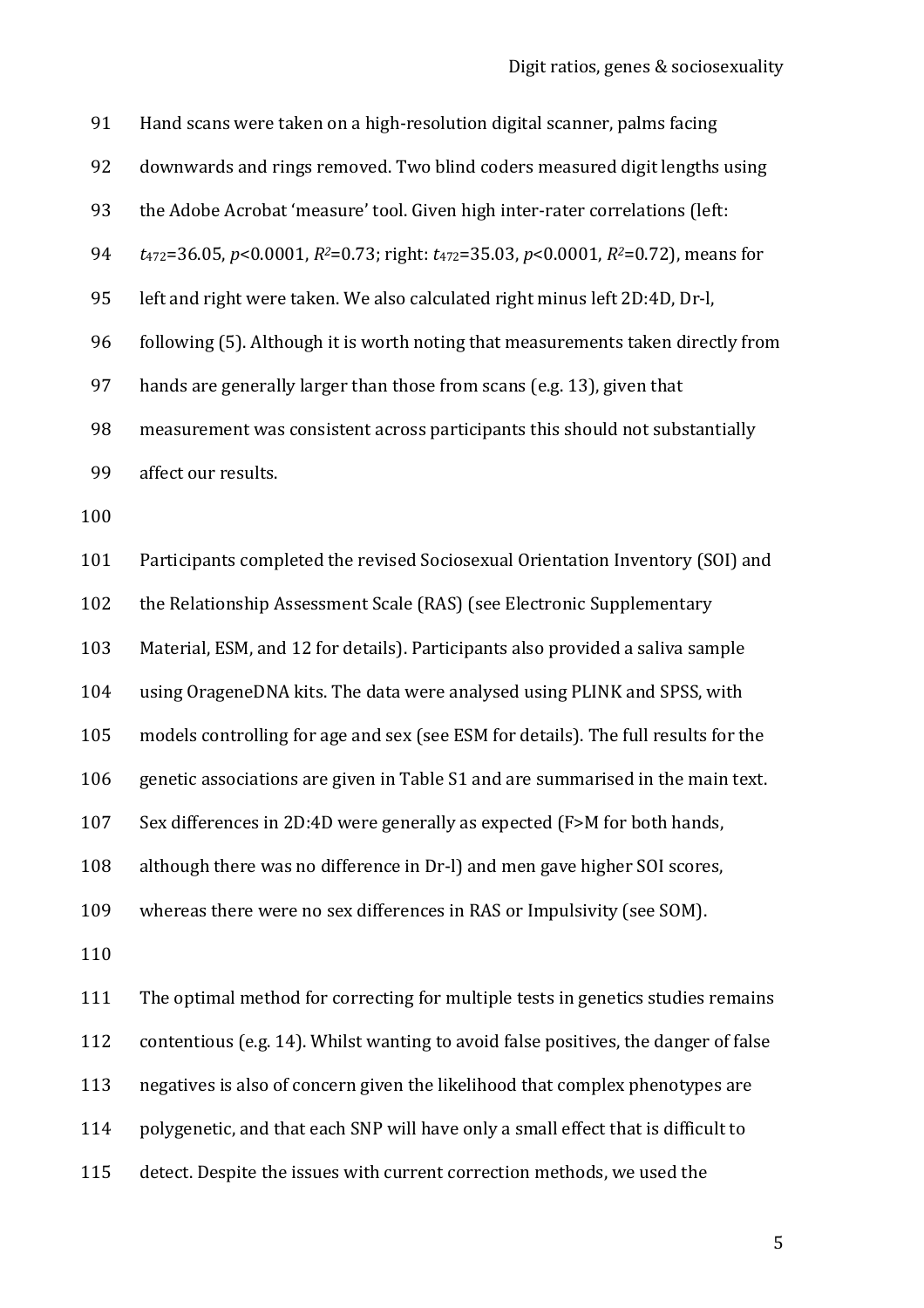- permutation mperm function in PLINK. None of the results survived this
- correction, indicating a need for replication studies. Current advice, however, is
- 118 to interpret these results with caution.
- 

**3. Results**

- **2D:4D and genes**
- The *AR* SNP rs6152 yielded a significantly positive additive effect on left (*t*=2.33,
- *p*=0.02), but not right, 2D:4D (Table S1). Three *OPRM1* and both *AVPR1A* SNPs
- also showed significant associations (Table S1). However, follow-up linear
- regressions split by sex demonstrated that these effects were sex-specific: Table
- 1. *DRD2* rs4648317 was significantly additively associated with Dr-l (Table S1),
- but only for females and when controlling for *domdev* effects (Table 1).
- 

## **Mediation**

- In addition to 2D:4D, rs6152 and rs2075572 were also associated with
- Impulsivity, and rs2075572 and *AVPR1A* rs1117481 were also associated with
- RAS scores (Table S1) . Consequently, for each sex we tested whether the
- associations between these SNPs and Impulsivity/RAS are mediated by 2D:4D.
- No significant indirect effects were found. *DRD2* rs4648317 was not associated
- with sociosexual traits so we did not include this SNP in mediation models.

- Despite the indirect effect not being significant (*p*=0.145), in females rs6152 was
- related to left-hand ratios (AA>GA>GG: *t242*=-2.197, *p*=0.029: Figure 1) and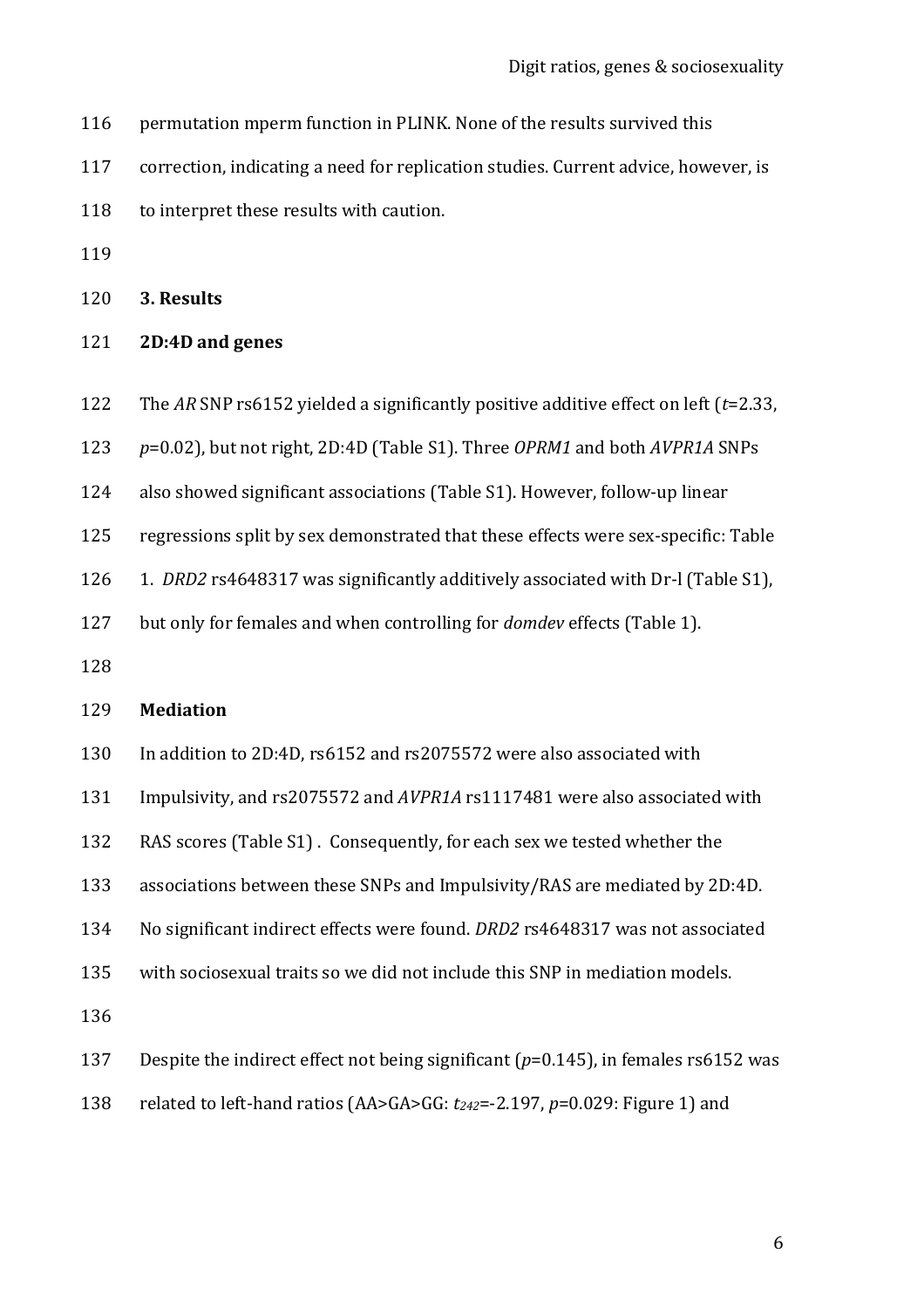- higher digit ratios were related to higher Impulsivity (*t241*=2.141, *p*=0.033). No
- significant relationships were found for RAS or right-hand ratios.
- 
- Additionally, despite the non-significant indirect effect (*p*=0.110), females
- carrying a CC genotype for rs2075572 had higher left-hand digit ratios than G-
- carriers (*t241*=2.910, *p*=0.004: Figure 1), and left-hand digit ratios were positively
- associated with Impulsivity (*t240*=2.020, *p*=0.044). Similarly, higher digit ratios
- were related to lower relationship quality in females (*t147*=-2.274, *p*=0.024;
- indirect effect of rs2075572 on RAS: *p*=0.088). Moreover, Impulsivity and RAS
- scores were significantly negatively related to each other independently of age
- (*t152*=-2.192, *p*=0.030). Impulsivity was not significantly related to right-hand
- digit ratios.
- 
- In males, AVPR1A rs1117481 showed a significant association with right-hand
- 2D:4D (*t145*=-2.917, *p*=0.004; Figure 2), but the latter was not related to RAS
- (*p*=0.592), so the indirect effect was not significant (*p*=0.617).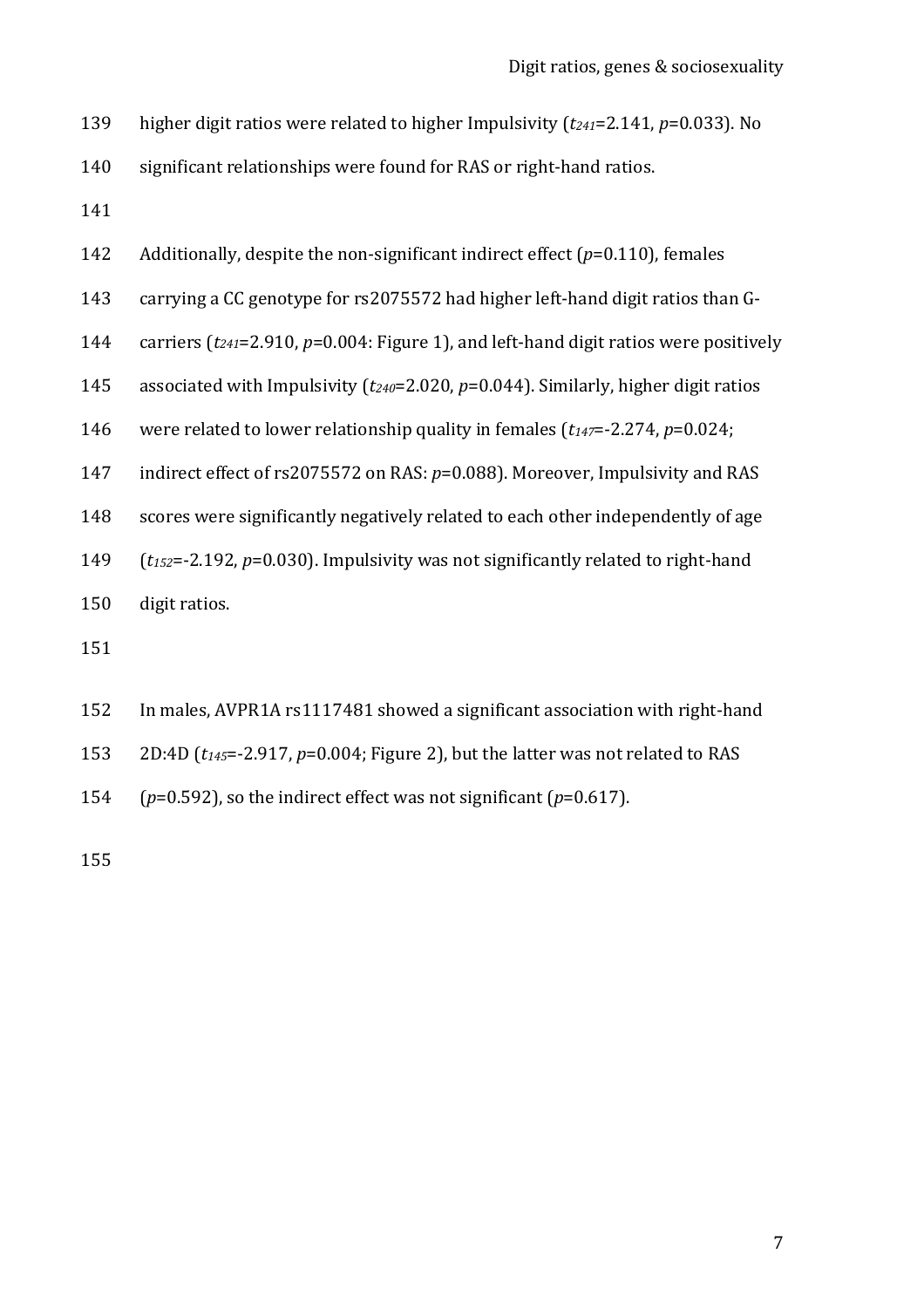### **4. Discussion**

 We found that *AR* rs6152 is significantly associated with left-hand (supporting 10,15,16), but not right-hand 2D:4D (contra 5). On closer inspection, we found that this held in women only, echoing (16). Interestingly, the recent large-scale GWA meta-analysis also found weak support for an association between *AR* CAG- repeat length and 2D:4D for women only, but for both hands (9). Additionally, *OPRM1* and *AVPR1A*, two genes not directly linked to testosterone function, were significantly associated with 2D:4D. These associations were also sex-specific: genetic effects on left-hand ratios were found only in females, whereas for males right-hand ratios were affected (Table 1). The exception, rs2075572, was the only SNP associated with 2D:4D in both hands, again only in females. *DRD2*  rs4648317 was found to be associated with Dr-l in women only, which chimes with recent findings of female-specific associations between Dr-l and the need for power, an implicit motivation relevant to sociosexuality (17). Moreover, this dopamine receptor gene association echoes the relationship between 2D:4D and *DRD4* found in Hadza men (10). Although intriguing, replication of these findings is needed, given firstly, that they did not survive correction for multiple comparisons, and secondly, these SNPs were not identified in the largest study to date (9). However, what is clear is that we need a stronger understanding of 2D:4D before using it as a putatively independent proxy of hormone levels in genetic studies of human sociality (e.g. 18). 

In addition, we found preliminary evidence that in women, variation in *AR*

rs6152 and *OPRM1* rs2075572 may indirectly affect individuals' levels of

impulsivity or relationship quality, and that this effect may be mediated by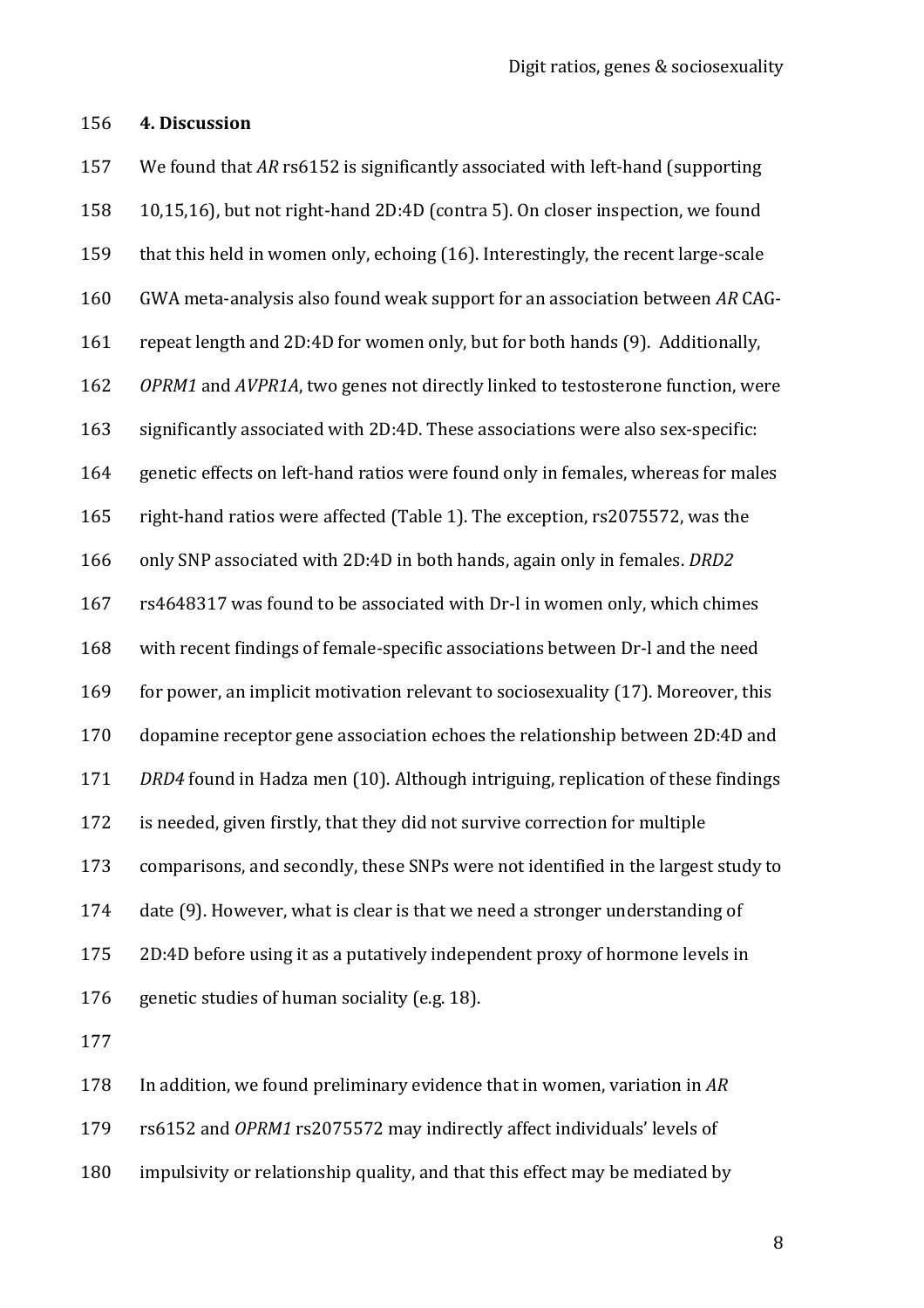factors indexed by their digit ratios. According to these results, women with higher (more feminine) left-hand digit ratios are more impulsive and rate their romantic relationships less favourably. The direction of this relationship is intriguing, since the opposite might be expected. However, recent work suggests that both sexes follow one of two distinct mating strategies, one promiscuous and one focusing on long-term commitment (19). If females with more feminized morphology have higher 'mate value', this might be associated with dissatisfaction with current partners, leading to impulsive extra-pair matings and seeking alternative mates. Indeed, our results chime with higher 2D:4D in women being associated with reduced delay-discounting, implying higher impulsivity, which (20) link to opportunistic mating.

 The association between *AVPR1a /OPRM1* and 2D:4D may reflect interactions with both estrogens and androgens, which are known to regulate vasopressin release and are decreased by opioids (e.g. 21,22). Given the differentiation found between pairbonding behavior and *OXTR* variation in human females (23), but *AVPR1A* in males (24), it is striking that the associations between *AVPR1A* and 2D:4D found here held in males but not females. However, right-hand digit ratios were not significantly associated with relationship quality, so it remains unclear 200 this might translate into male sociosexuality. 

 **Ethical considerations:** The study was approved by the University of Oxford Combined University Research Ethics Committee (Ref: MS-IDREC-C2-2015-005);

all participants provided written informed consent.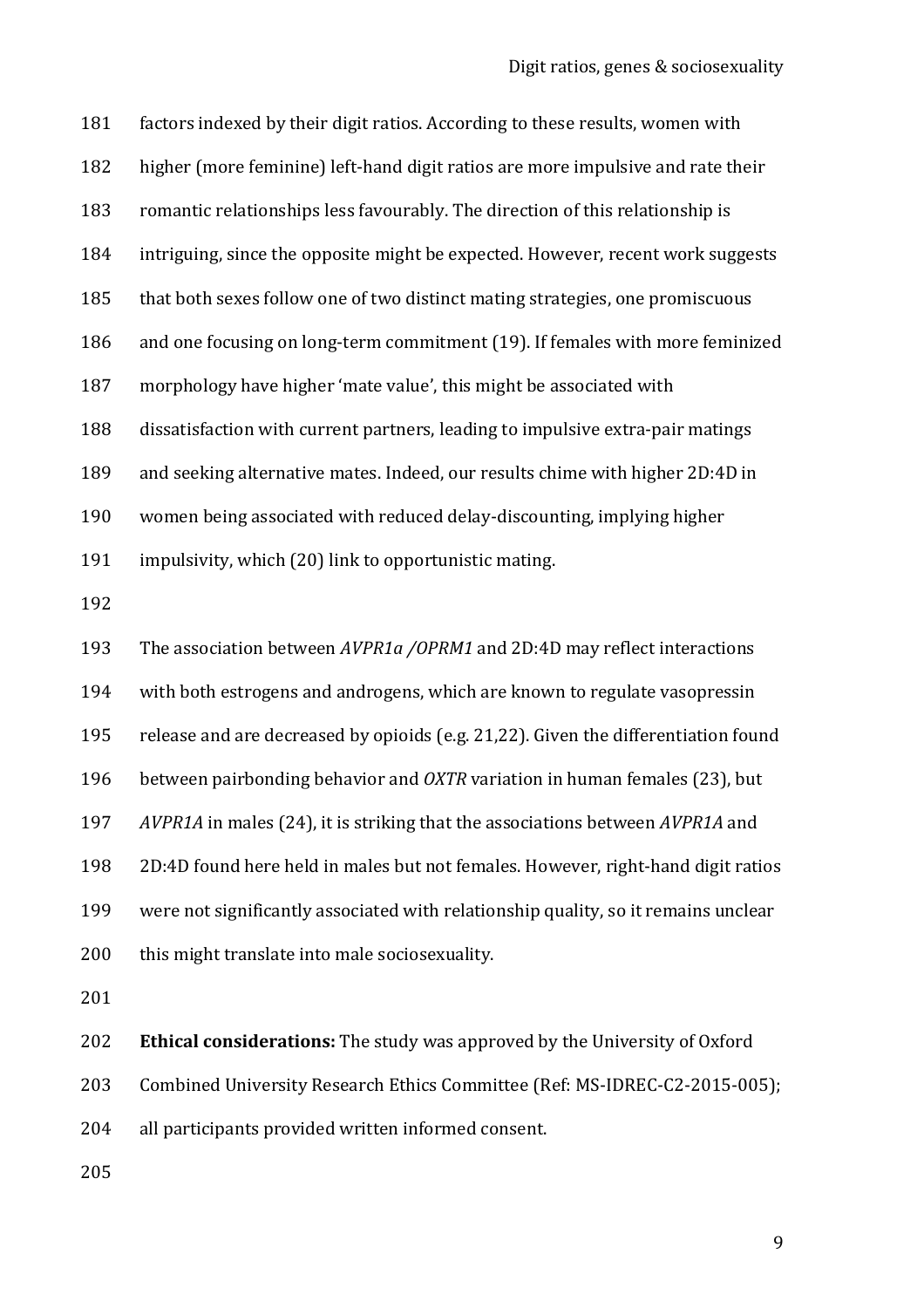**Competing interest:** The authors declare no conflict of interest.

 **Author contributions:** All authors contributed to design, data acquisition and manuscript preparation. EP and RW conducted the analysis. All authors agree to be accountable for the work and approve the final manuscript. **Data** is provided as ESM. **Acknowledgments** The work was funded by an ERC Advanced Investigator grant (295663) and the EU Horizon 2020 FET-Open IBSEN grant (662725). The authors thank Dianne Newbury for genetic analysis advice and Cole Robertson, Jacques Launay, Bronwyn Tarr, Pádraig MacCarron, Jackie Thompson, Anna Szala, and Jonathan Morley for data collection. We also thank the Edinburgh, Cheltenham and British Science Festivals, and the University of Oxford Natural History Museum, for supporting data collection.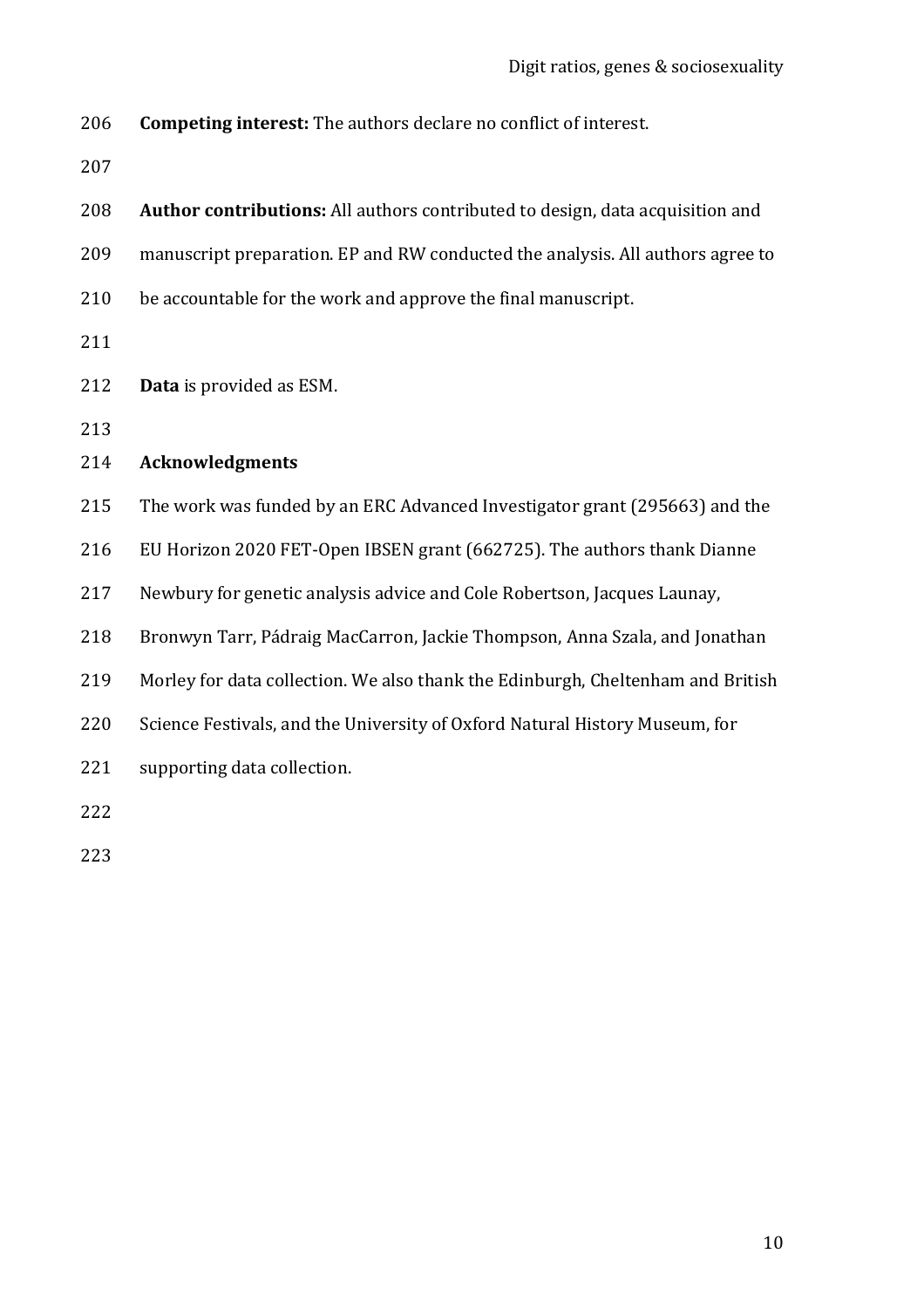# **References**

- 1. Manning JT, Fink B. Digit ratio (2D:4D), dominance, reproductive success, asymmetry, and sociosexuality in the BBC Internet Study. Am J Hum Biol. 2008;20(4):451–61.
- 228 2. Honekopp J, Voracek M, Manning J. 2nd to 4th digit ratio (2D:4D) and number of sex partners: Evidence for effects of prenatal testosterone in men. Psychoneuroendocrinology. 2006 Jan;31(1):30–7.
- 3. Klimek M, Galbarczyk A, Nenko I, Jasienska G. Women with more feminine digit ratio (2D:4D) have higher reproductive success. Am J Phys Anthropol. 2016;00(August 2015):0–4.
- 4. Zheng Z, Cohn MJ. Developmental basis of sexually dimorphic digit ratios. Proc Natl Acad Sci. 2011;108(39):16289–94.
- 5. Manning JT, Bundred PE, Newton DJ, Flanagan BF. The second to fourth digit ratio and variation in the androgen receptor gene. Evol Hum Behav. 2003;24(6):399–405.
- 6. Manning JT. Digit ratio: A pointer to fertility, health, and behavior. New Brunswick: Rutgers University Press.; 2002.
- 7. Hönekopp J. No evidence that 2D:4D is related to the number of CAG repeats in the androgen receptor gene. Front Endocrinol (Lausanne). 2013;4(DEC):1–6.
- 8. Voracek M. No effects of androgen receptor gene CAG and GGC repeat polymorphisms on digit ratio (2D: 4D): A comprehensive meta-analysis and critical evaluation of research. Evol Hum Behav [Internet]. Elsevier Inc.; 2014;35(5):430–7. Available from:
- http://dx.doi.org/10.1016/j.evolhumbehav.2014.05.009
- 9. Warrington NM, Shevroja E, Hemani G, Hysi PG, Jiang Y, Auton A, et al. Genome-wide association study identifies nine novel loci for 2D:4D finger ratio, a putative retrospective biomarker of testosterone exposure in utero. Hum Mol Genet [Internet]. 2018 Jun 1;27(11):2025–38. Available from: https://academic.oup.com/hmg/article/27/11/2025/4969373
- 10. Butovskaya ML, Vasilyev VA, Lazebny OE, Burkova VN, Kulikov AM, Mabulla A, et al. Aggression, digit ratio, and variation in the androgen receptor, serotonin transporter, and dopamine D4 receptor genes in African foragers: The Hadza. Behav Genet. 2012;42(4):647–62.
- 11. Varga G, Szekely A, Antal P, Sarkozy P, Nemoda Z, Demetrovics Z, et al. Additive effects of serotonergic and dopaminergic polymorphisms on trait impulsivity. Am J Med Genet Part B Neuropsychiatr Genet. 2012;159 B(3):281–8.
- 12. Pearce E, Wlodarski R, Machin A, Dunbar RIM. Variation in the β- endorphin, oxytocin, and dopamine receptor genes is associated with different dimensions of human sociality. Proc Natl Acad Sci. 2017 May 16;114(20):5300–5.
- 13. Ribeiro E, Neave N, Morais RN, Manning JT. Direct versus indirect measurement of digit ratio (2D:4D): A critical review of the literature and new data. Evol Psychol. 2016;14(1):1–8.
- 269 14. Rice TK, Schork NJ, Rao DC. Methods for Handling Multiple Testing. In: Genetics BT-A in, editor. Genetic Dissection of Complex Traits [Internet]. Academic Press; 2008. p. 293–308. Available from: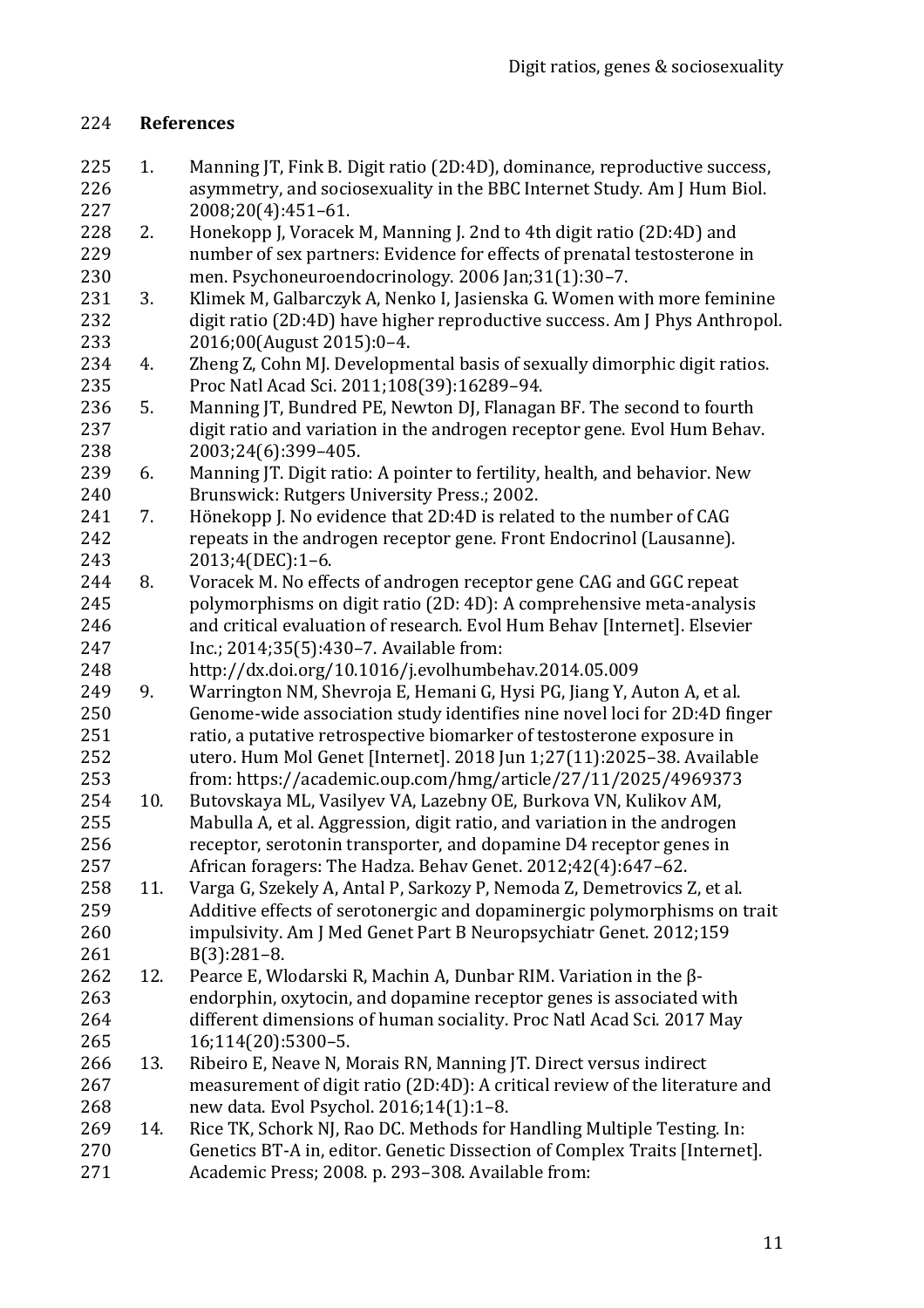| 272<br>273<br>274<br>275 | 15. | http://www.sciencedirect.com/science/article/pii/S0065266007004129<br>Hurd PL, Vaillancourt KL, Dinsdale NL. Aggression, digit ratio and variation<br>in androgen receptor and monoamine oxidase a genes in men. Behav<br>Genet. 2010/10/23. 2011;41(4):543-56. |
|--------------------------|-----|-----------------------------------------------------------------------------------------------------------------------------------------------------------------------------------------------------------------------------------------------------------------|
| 276                      | 16. | Loehlin JC, Medland SE, Martin NG. Is CAG sequence length in the androgen                                                                                                                                                                                       |
| 277                      |     | receptor gene correlated with finger-length ratio? Pers Individ Dif.                                                                                                                                                                                            |
| 278                      |     | Elsevier Ltd; 2012;52(2):224-7.                                                                                                                                                                                                                                 |
| 279                      | 17. | Schultheiss OC, Frisch M, Özbe D, Ossmann A, Schultheiss M, Martin L, et al.                                                                                                                                                                                    |
| 280                      |     | Implicit motives show sex-dimorphic associations with digit ratio. Motiv                                                                                                                                                                                        |
| 281                      |     | Sci.                                                                                                                                                                                                                                                            |
| 282                      | 18. | Weisman O, Pelphrey KA, Leckman JF, Feldman R, Lu Y, Chong A, et al. The                                                                                                                                                                                        |
| 283                      |     | association between 2D:4D ratio and cognitive empathy is contingent on a                                                                                                                                                                                        |
| 284                      |     | common polymorphism in the oxytocin receptor gene (OXTR rs53576).                                                                                                                                                                                               |
| 285                      |     | Psychoneuroendocrinology [Internet]. Elsevier Ltd; 2015;58:23-32.                                                                                                                                                                                               |
| 286                      |     | Available from: http://dx.doi.org/10.1016/j.psyneuen.2015.04.007                                                                                                                                                                                                |
| 287                      | 19. | Wlodarski R, Manning J, Dunbar RIM. Stay or stray? Evidence for                                                                                                                                                                                                 |
| 288                      |     | alternative mating strategy phenotypes in both men and women. Biol Lett.                                                                                                                                                                                        |
| 289                      |     | 2015;11(2):20140977-20140977.                                                                                                                                                                                                                                   |
| 290                      | 20. | Lucas M, Koff E. Delay discounting is associated with the 2D:4D ratio in                                                                                                                                                                                        |
| 291                      |     | women but not men. Pers Individ Dif. 2010;48(2):182-6.                                                                                                                                                                                                          |
| 292                      | 21. | Vuong C, Van Uum SHM, O'Dell LE, Lutfy K, Friedman TC. The effects of                                                                                                                                                                                           |
| 293                      |     | opioids and opioid analogs on animal and human endocrine systems.                                                                                                                                                                                               |
| 294                      |     | Endocr Rev. 2010;31(1):98-132.                                                                                                                                                                                                                                  |
| 295                      | 22. | Grassi D, Bellini MJ, Acaz-Fonseca E, Panzica G, Garcia-Segura LM. Estradiol                                                                                                                                                                                    |
| 296                      |     | and testosterone regulate arginine-vasopressin expression in SH-SY5Y                                                                                                                                                                                            |
| 297                      |     | human female neuroblastoma cells through estrogen receptors-α and -β.                                                                                                                                                                                           |
| 298                      |     | Endocrinology. 2013;154(6):2092-100.                                                                                                                                                                                                                            |
| 299                      | 23. | Walum H, Lichtenstein P, Neiderhiser JM, Reiss D, Ganiban JM, Spotts EL, et                                                                                                                                                                                     |
| 300                      |     | al. Variation in the Oxytocin Receptor Gene Is Associated with Pair-                                                                                                                                                                                            |
| 301                      |     | Bonding and Social Behavior. Biol Psychiatry. 2012;71(5):419-26.                                                                                                                                                                                                |
| 302                      | 24. | Walum H, Westberg L, Henningsson S, Neiderhiser JM, Reiss D, Igl W, et al.                                                                                                                                                                                      |
| 303                      |     | Genetic variation in the vasopressin receptor 1a gene (AVPR1A) associates                                                                                                                                                                                       |
| 304                      |     | with pair-bonding behavior in humans. Proc Natl Acad Sci. 2008;                                                                                                                                                                                                 |
| 305                      |     |                                                                                                                                                                                                                                                                 |
| 306                      |     |                                                                                                                                                                                                                                                                 |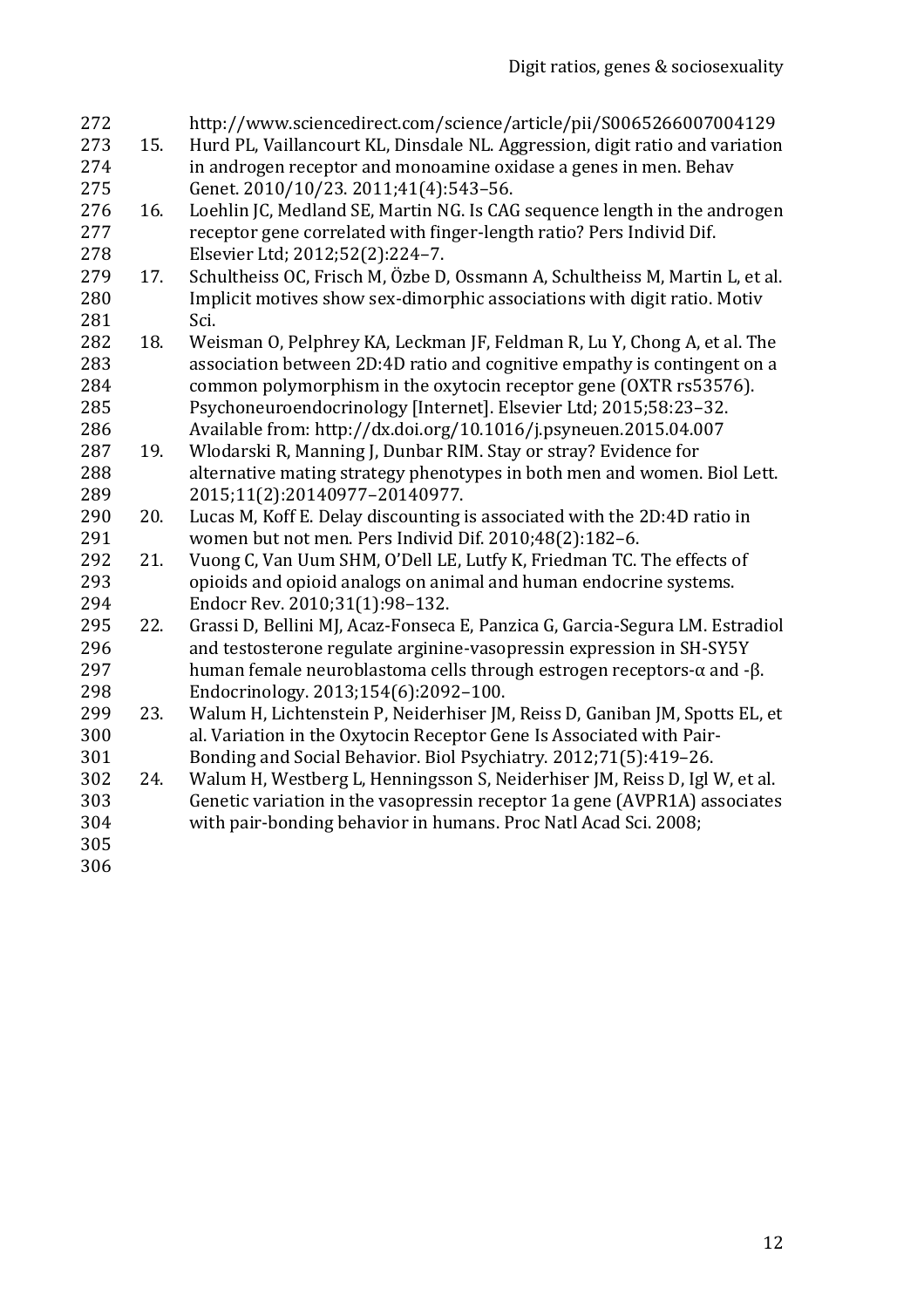## **Figures**

- Figure 1: Left-hand 2D:4D ratios for females for different genotypes of the (A)
- *OPRM1* rs2075571 and (B) *AR* rs6152 SNPs. Means are shown ± 2 S.E.



- Figure 2: Right-hand 2D:4D ratios for males for different genotypes of the
- *AVPR1A* rs11174811 SNP. Means are shown ± 2 S.E.